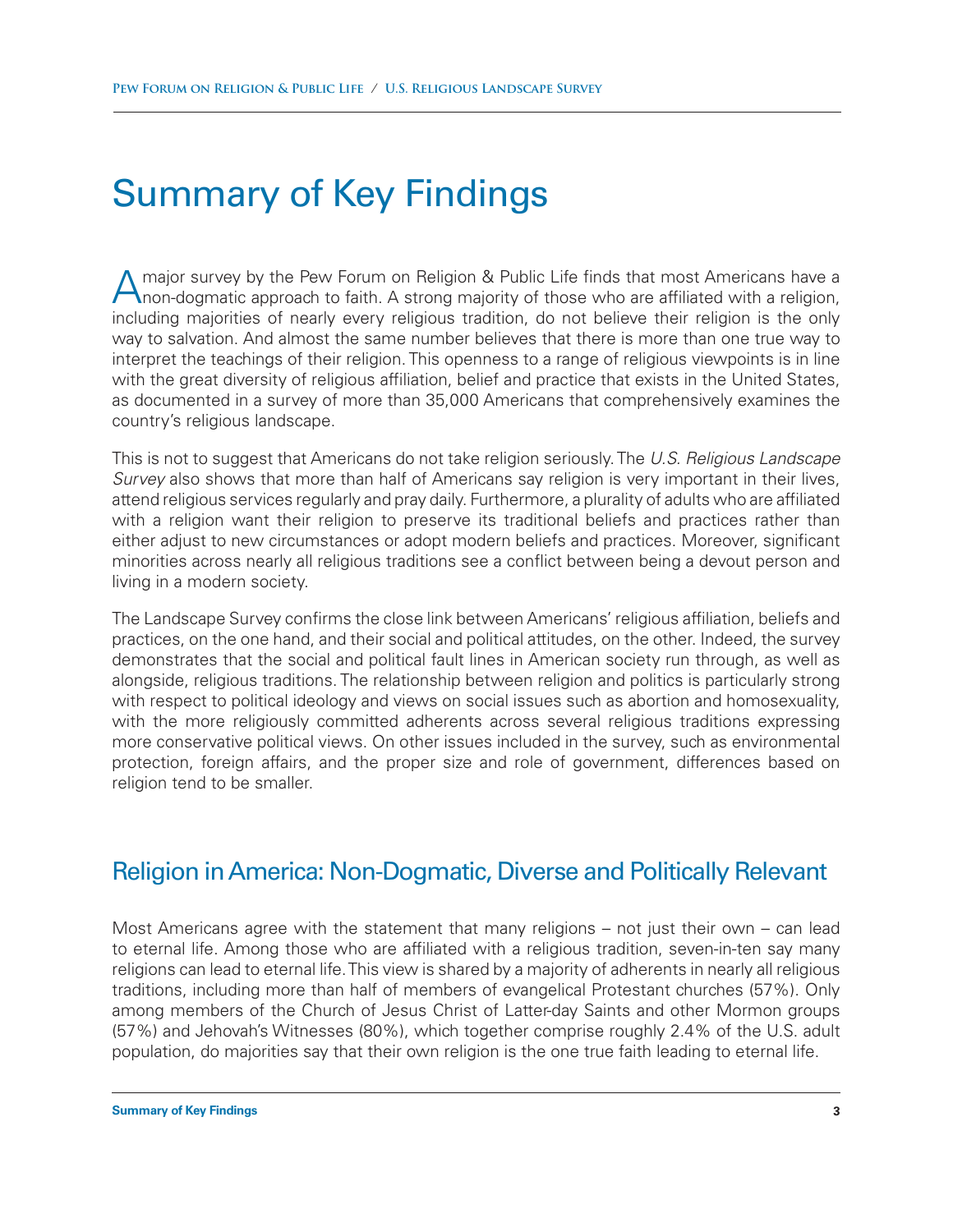Most Americans also have a non-dogmatic approach when it comes to interpreting the tenets of their own religion. For instance, more than two-thirds of adults affiliated with a religious tradition agree that there is more than one true way to interpret the teachings of their faith, a pattern that occurs in nearly all traditions. The exceptions are Mormons and Jehovah's Witnesses, 54% and 77% of whom, respectively, say there is only one true way to interpret the teachings of their religion.

### Americans Are Not Dogmatic About Religion

|                             | % agreeing that                                   |                                                                              |
|-----------------------------|---------------------------------------------------|------------------------------------------------------------------------------|
|                             | <b>Many religions can</b><br>lead to eternal life | There is more than one true way to<br>interpret the teachings of my religion |
|                             | $\%$                                              | $\%$                                                                         |
| Total affiliated            | 70                                                | 68                                                                           |
| Protestant                  | 66                                                | 64                                                                           |
| Evangelical churches        | 57                                                | 53                                                                           |
| Mainline churches           | 83                                                | 82                                                                           |
| Historically black churches | 59                                                | 57                                                                           |
| Catholic                    | 79                                                | 77                                                                           |
| Mormon                      | 39                                                | 43                                                                           |
| Jehovah's Witness           | 16                                                | 18                                                                           |
| Orthodox                    | 72                                                | 68                                                                           |
| Jewish                      | 82                                                | 89                                                                           |
| Muslim                      | 56                                                | $60*$                                                                        |
| <b>Buddhist</b>             | 86                                                | 90                                                                           |
| Hindu                       | 89                                                | 85                                                                           |

\*From "Muslim Americans: Middle Class and Mostly Mainstream," Pew Research Center, 2007.

Results based on those who are affiliated with a particular religion.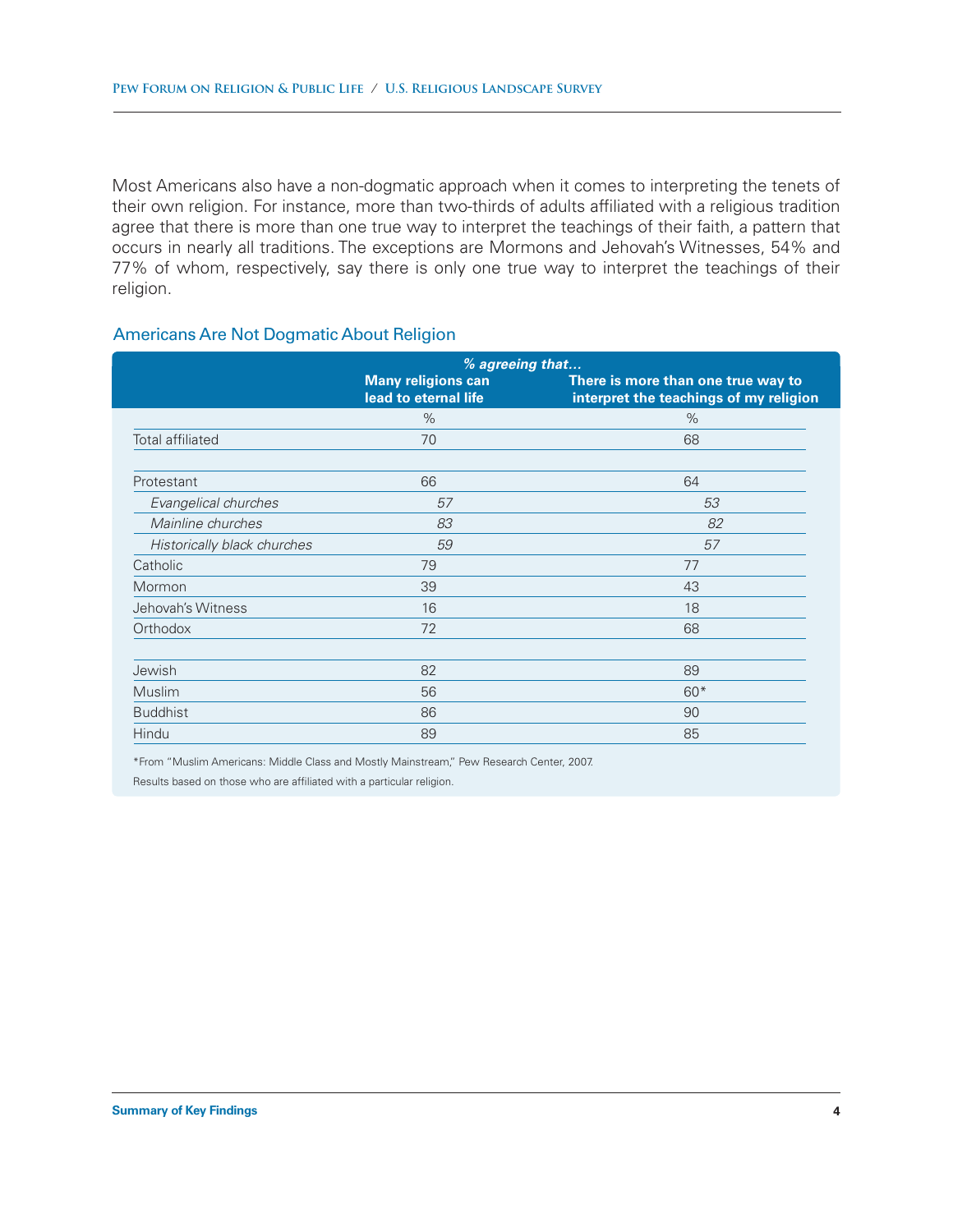The lack of dogmatism in American religion may well reflect the great diversity of religious affiliation, beliefs and practices in the U.S. For example, while more than nine-in-ten Americans (92%) believe in the existence of God or a universal spirit, there is considerable variation in the nature and certainty of this belief. Six-in-ten adults believe that God is a person with whom people can have a relationship; but one-in-four – including about half of Jews and Hindus – see God as an impersonal force. And while roughly seven-in-ten Americans say they are absolutely certain of God's existence, more than one-in-five (22%) are less certain in their belief.

|                             | <b>NET believe in God</b> | <b>Personal God</b> | <b>Impersonal force</b> | <b>Other/Don't know</b> |
|-----------------------------|---------------------------|---------------------|-------------------------|-------------------------|
|                             | $\%$                      | $\%$                | $\%$                    | $\%$                    |
| Total population            | 92                        | 60                  | 25                      | $\overline{7}$          |
|                             |                           |                     |                         |                         |
| Protestant                  | 98                        | 72                  | 19                      | 7                       |
| Evangelical churches        | 99                        | 79                  | 13                      | 7                       |
| Mainline churches           | 97                        | 62                  | 26                      | 8                       |
| Historically black churches | 99                        | 71                  | 19                      | 8                       |
| Catholic                    | 97                        | 60                  | 29                      | 8                       |
| Mormon                      | 100                       | 91                  | 6                       | $\overline{2}$          |
| Jehovah's Witness           | 98                        | 82                  | 11                      | 5                       |
| Orthodox                    | 95                        | 49                  | 34                      | 12                      |
| Jewish                      | 83                        | 25                  | 50                      | 8                       |
| Muslim                      | 92                        | 41                  | 42                      | 10                      |
| <b>Buddhist</b>             | 75                        | 20                  | 45                      | 10                      |
| Hindu                       | 92                        | 31                  | 53                      | 7                       |
|                             |                           |                     |                         |                         |
| Unaffiliated                | 70                        | 28                  | 35                      | 6                       |
| Atheist                     | 21                        | 6                   | 12                      | 3                       |
| Agnostic                    | 55                        | 14                  | 36                      | 5                       |
| Secular unaffiliated        | 66                        | 20                  | 40                      | $\overline{7}$          |
| Religious unaffiliated      | 94                        | 49                  | 35                      | 9                       |

### Conception of God

Throughout the report, figures may not add to 100 and nested figures may not add to the subtotal indicated due to rounding.

A similar pattern is evident in views of the Bible. Nearly two-thirds of the public (63%) takes the view that their faith's sacred texts are the word of God. But those who believe Scripture represents the word of God are roughly evenly divided between those who say it should be interpreted literally, word for word (33%), and those who say it should not be taken literally (27%). And more than a quarter of adults – including two-thirds of Buddhists (67%) and about half of Jews (53%) – say their faith's sacred texts are written by men and are not the word of God.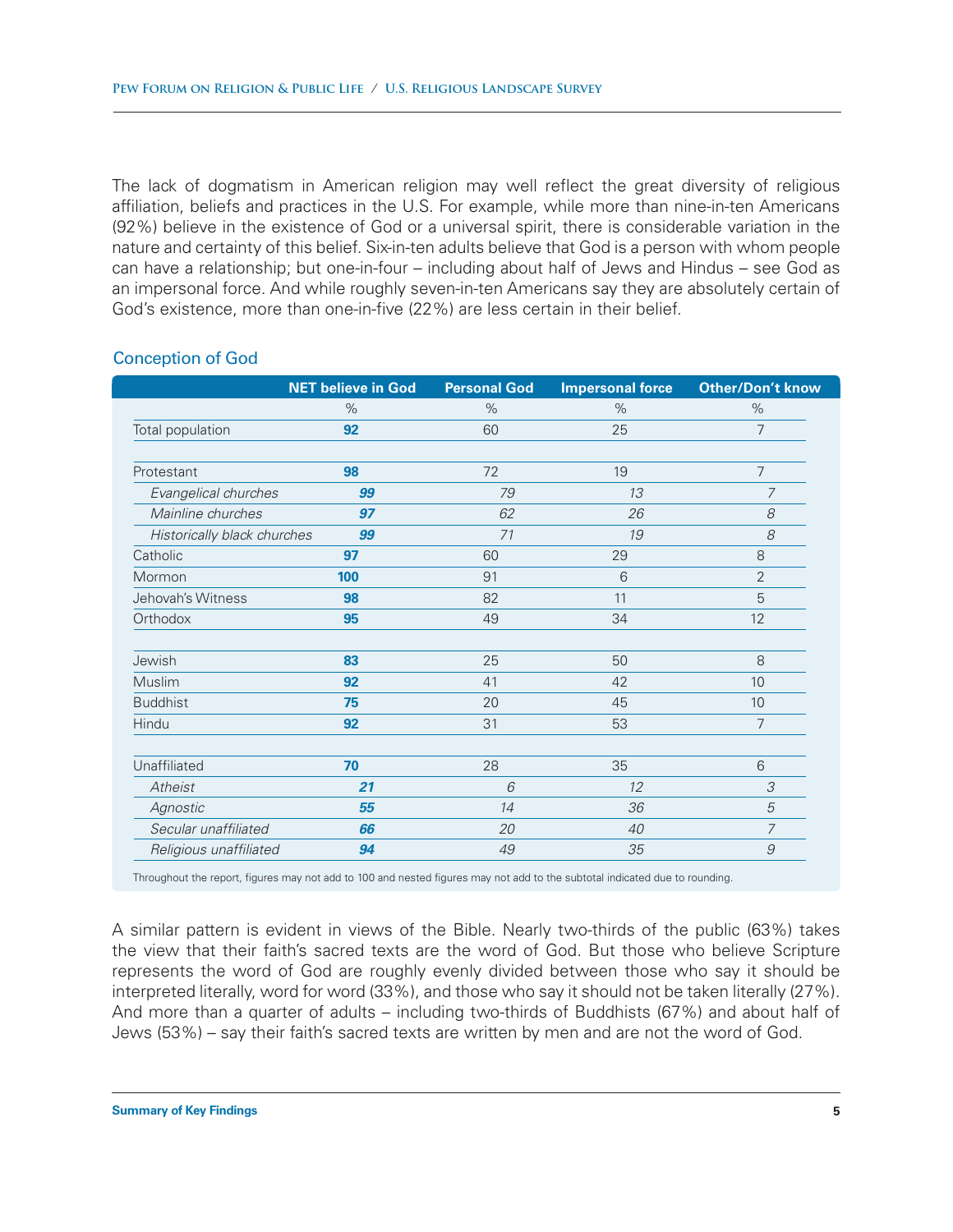The diversity in religious beliefs and practices in the U.S. in part reflects the great variety of religious groups that populate the American religious landscape. The survey finds, for example, that some religious groups – including Mormons, Jehovah's Witnesses and members of historically black and evangelical Protestant churches – tend to be more likely to report high levels of religious engagement on questions such as the importance of religion in their lives, certainty of belief in God and frequency of attendance at religious services. Other Christian groups – notably members of mainline Protestant churches and Catholics – are less likely to report such attitudes, beliefs and practices. And still other faiths – including Jews, Buddhists, Hindus and Muslims – exhibit their own special mix of religious beliefs and practices.

The Landscape Survey also reveals that people who are not affiliated with a particular religious tradition do not necessarily lack religious beliefs or practices. In fact, a large portion (41%) of the unaffiliated population says religion is at least somewhat important in their lives, seven-in-ten say they believe in God and more than a quarter (27%) say they attend religious services at least a few times a year.

The findings of the Landscape Survey underscore the importance of affiliation with a particular tradition for understanding not only people's religious beliefs and practices but also their basic social and political views. For instance, Mormons and members of evangelical churches tend to be more conservative in their political ideology, while Jews, Buddhists, Hindus and atheists tend to be more politically liberal than the population overall. But the survey shows that there are important differences *within* religious traditions as well, based on a number of factors, including the importance of religion in people's lives, the nature and certainty of their belief in God, and their frequency of prayer and attendance at worship services.

One of the realities of politics in the U.S. today is that people who regularly attend worship services and hold traditional religious views are much more likely to hold

#### **Religious Beliefs and Practices Vary Across Groups**

#### **% believe in God - absolutely certain**



#### **% say religion is very important in their lives**



<sup>\*</sup>From "Muslim Americans: Middle Class and Mostly Mainstream," Pew Research Center, 2007.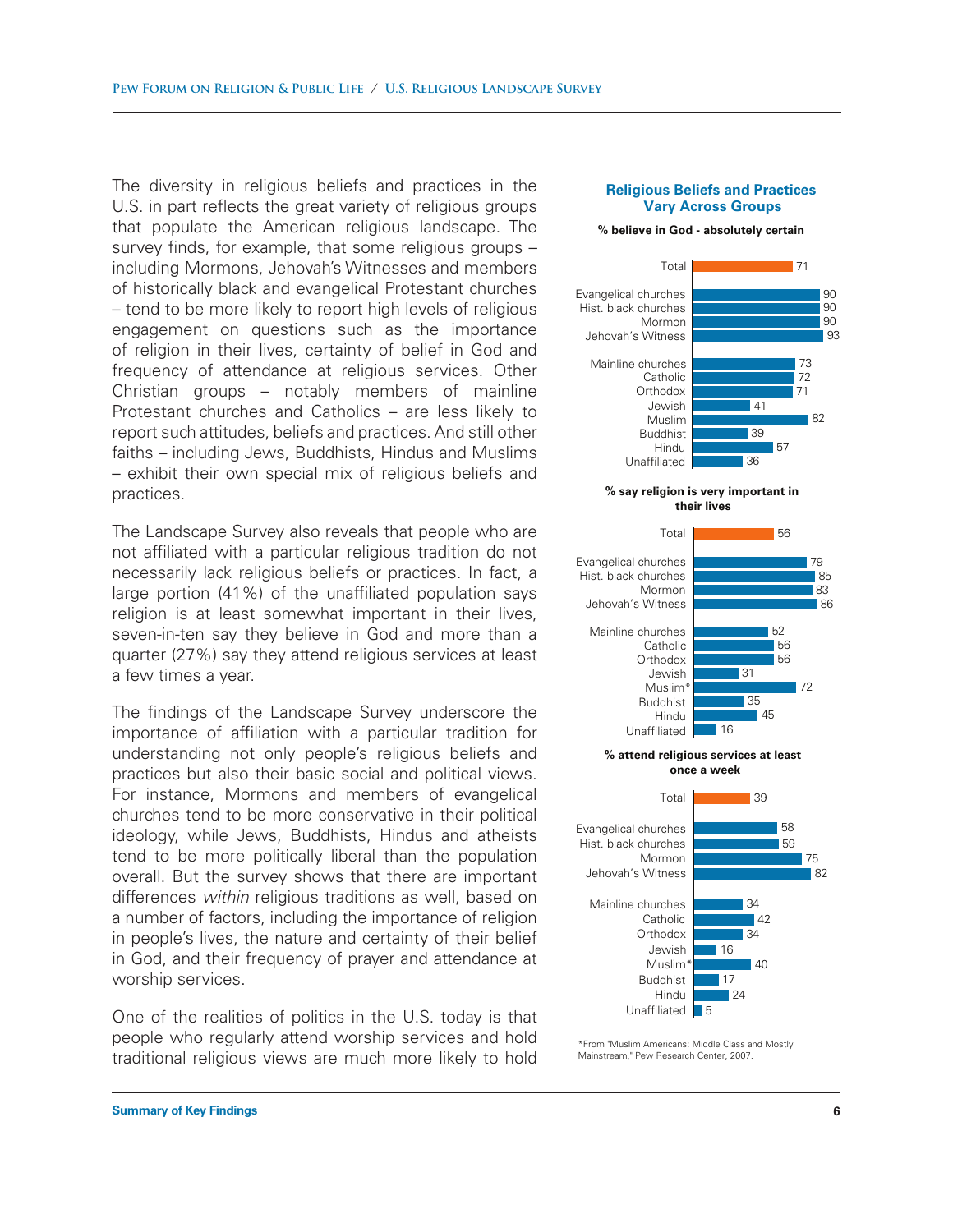conservative political views while those who are less connected to religious institutions and more secular in their outlook are more likely to hold liberal political views.

The connection between religious intensity and political attitudes appears to be especially strong when it comes to issues such as abortion and homosexuality. About six-inten Americans who attend religious services at least once a week say abortion should be illegal in most or all cases, while only about threein-ten who attend less often share this view. This pattern holds across a variety of religious traditions. For instance, nearly three-in-four (73%) members of evangelical churches who attend church at least once a week say abortion should be illegal in most or all cases, compared with only 45% of members of evangelical churches who attend church less frequently.



### **Religion and Ideology**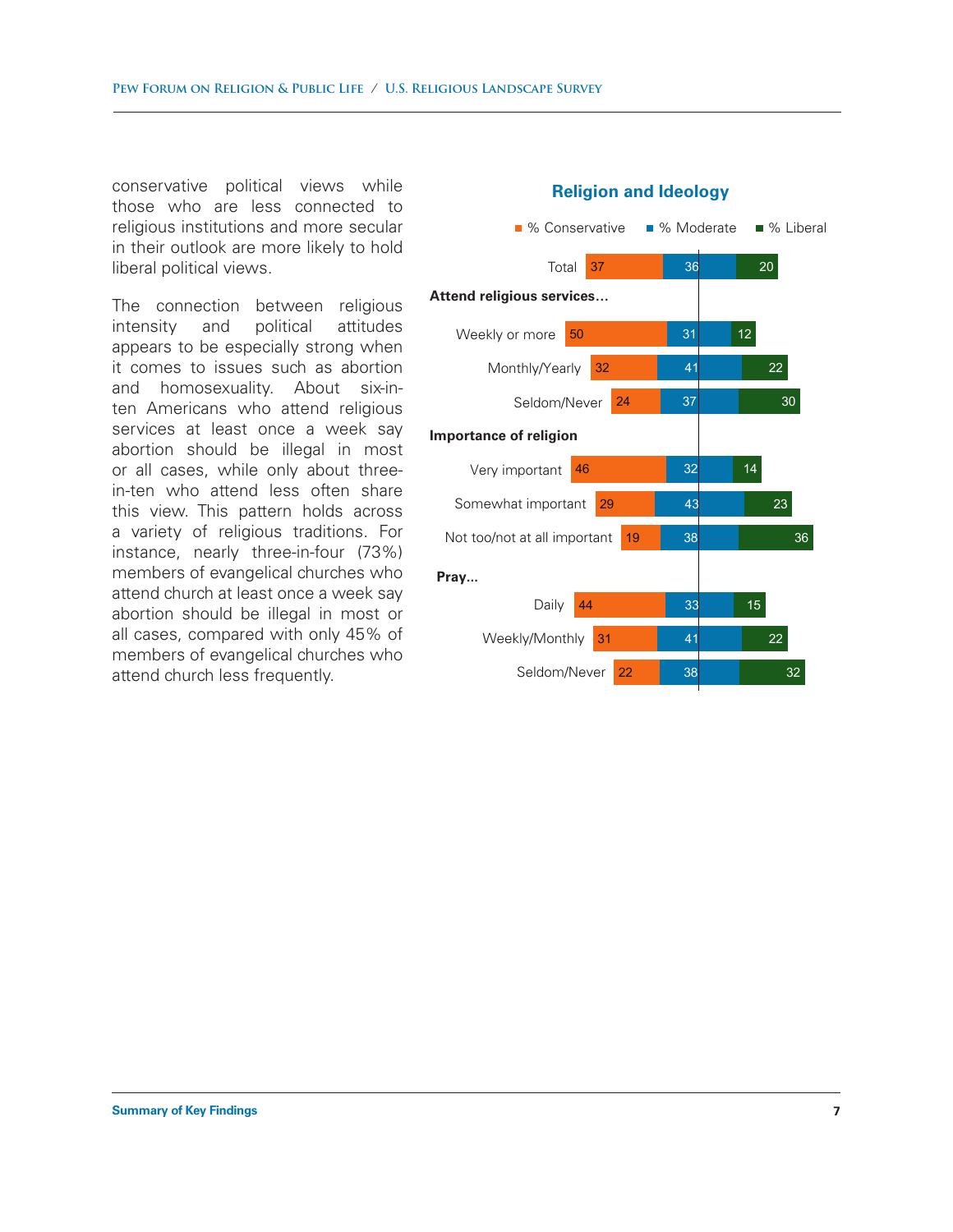These are among the key findings of a major survey on religion and American life conducted by the Pew Forum on Religion & Public Life between May 8 and Aug. 13, 2007, among a representative sample of more than 35,000 Americans. The first report based on the *U.S. Religious Landscape Survey* was issued in February 2008 and focused on the religious affiliation of the American people, including the impact of immigration and changes in affiliation. This report provides information on the core religious beliefs and practices as well as the basic social and political views of the various religious traditions in the U.S. as well as people who are not affiliated with a particular religion.

The report includes information on members of many religious groups – such as Mormons, Jehovah's Witnesses, Jews, Buddhists, Muslims, Hindus, atheists and agnostics – that are too small to be analyzed in most public opinion surveys. More detailed tables, provided in Appendix 2, also summarize the basic beliefs, practices, and social and political attitudes of a dozen Protestant denominational families and 25 of the largest Protestant denominations in the U.S. These detailed tables also include information on what the survey classifies as "other Christians," which includes such smaller groups as Spiritualists and other Metaphysical Christians, as well as on members of a variety of other faiths, including Unitarians and New Age groups.

### Great Diversity in Core Religious Beliefs

Americans display a high degree of similarity on some basic religious beliefs. For instance, Americans are nearly unanimous in saying they believe in God (92%), and large majorities believe in life after death (74%) and believe that Scripture is the word of God (63%).

But a closer look reveals considerable diversity with respect to both the certainty and the nature of these beliefs. Americans' beliefs about God are a good example of this diversity. Nearly all adults (92%) say they believe in God or a universal spirit, including seven-in-ten of the unaffiliated. Indeed, one-in-five people who identify themselves as atheist (21%) and a majority of those who identify themselves as agnostic (55%) express a belief in God or a universal spirit.

### **Major Religious Traditions in the U.S.**

| Among all adults                                                     | $\%$ |       |
|----------------------------------------------------------------------|------|-------|
| <b>Christian</b>                                                     | 78.4 |       |
| Protestant                                                           |      | 51.3  |
| Evangelical churches 26.3                                            |      |       |
| Mainline churches                                                    |      | 18.1  |
| Hist, black churches                                                 |      | 6.9   |
| Catholic                                                             |      | 23.9  |
| Mormon                                                               |      | 1.7   |
| Jehovah's Witness                                                    |      | 0.7   |
| Orthodox                                                             |      | 0.6   |
| <b>Other Christian</b>                                               |      | 0.3   |
|                                                                      |      |       |
| <b>Other religions</b>                                               | 4.7  |       |
| Jewish                                                               |      | 1.7   |
| <b>Buddhist</b>                                                      |      | 0.7   |
| Muslim <sup>*</sup>                                                  |      | 0.6   |
| Hindu                                                                |      | 0.4   |
| Other world religions                                                |      | < 0.3 |
| Other faiths                                                         |      | 1.2   |
|                                                                      |      |       |
| <b>Unaffiliated</b>                                                  | 16.1 |       |
|                                                                      |      |       |
| Don't know/Refused                                                   | 0.8  |       |
|                                                                      | 100  |       |
| *From "Muslim Americans: Middle<br>Class and Mostly Mainstream," Pew |      |       |

Due to rounding, figures may not add to 100 and nested figures may not add to the subtotal indicated.

Research Center, 2007.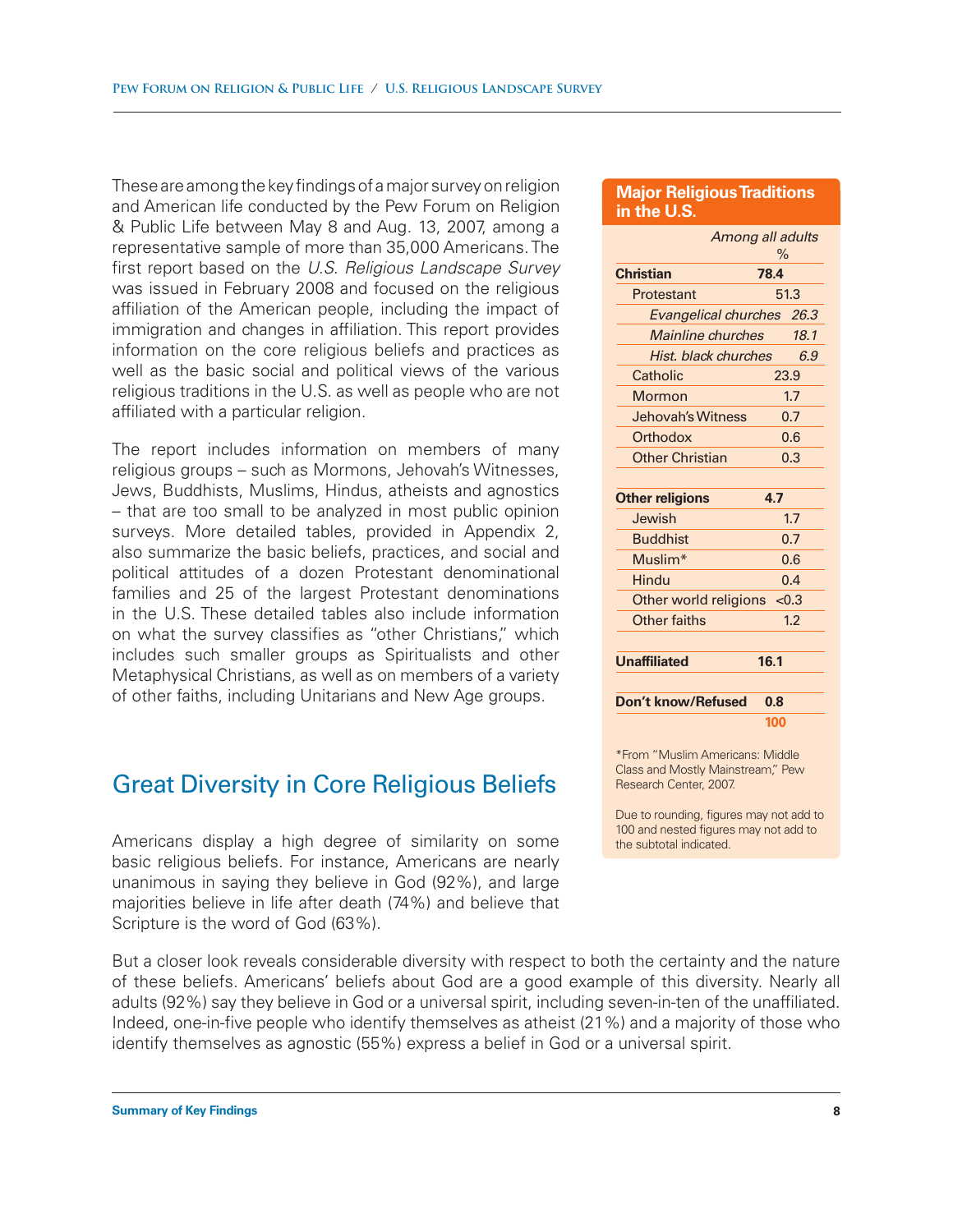Both the certainty and nature of belief in God, however, vary widely across religious groups. Overwhelming majorities of some groups – including Jehovah's Witnesses (93%), members of evangelical (90%) and historically black (90%) Protestant churches, and Mormons (90%) – say they are absolutely certain that God exists. Although a large percentage of members of other religious groups also express absolute certainty about God's existence, they exhibit comparatively less unanimity; for instance, roughly seven-in-ten members of mainline Protestant churches (73%), Catholics (72%) and Orthodox Christians (71%) are absolutely certain that God exists.

Like their Christian counterparts, majorities of Jews (83%), Buddhists (75%), Hindus (92%) and the unaffiliated (70%) express a belief in God, but these groups tend to be less certain in their belief; only 57% of Hindus, and fewer than half of Jews (41%), Buddhists (39%) and the unaffiliated (36%) say they are absolutely certain of God's existence.

|                             | <b>NET believe in God</b> | <b>Absolutely certain</b> | <b>Less certain</b> |
|-----------------------------|---------------------------|---------------------------|---------------------|
|                             | $\%$                      | $\%$                      | $\%$                |
| Total population            | 92                        | 71                        | 22                  |
|                             |                           |                           |                     |
| Protestant                  | 98                        | 84                        | 13                  |
| Evangelical churches        | 99                        | 90                        | 9                   |
| Mainline churches           | 97                        | 73                        | 25                  |
| Historically black churches | 99                        | 90                        | 8                   |
| Catholic                    | 97                        | 72                        | 25                  |
| Mormon                      | 100                       | 90                        | 9                   |
| Jehovah's Witness           | 98                        | 93                        | 5                   |
| Orthodox                    | 95                        | 71                        | 24                  |
|                             |                           |                           |                     |
| Jewish                      | 83                        | 41                        | 42                  |
| Muslim                      | 92                        | 82                        | 10                  |
| <b>Buddhist</b>             | 75                        | 39                        | 36                  |
| Hindu                       | 92                        | 57                        | 35                  |
| Unaffiliated                | 70                        | 36                        | 34                  |
| Atheist                     | 21                        | 8                         | 13                  |
| Agnostic                    | 55                        | 17                        | 38                  |
| Secular unaffiliated        | 66                        | 24                        | 42                  |
| Religious unaffiliated      | 94                        | 65                        | 30                  |

### Certainty of Belief in God or Universal Spirit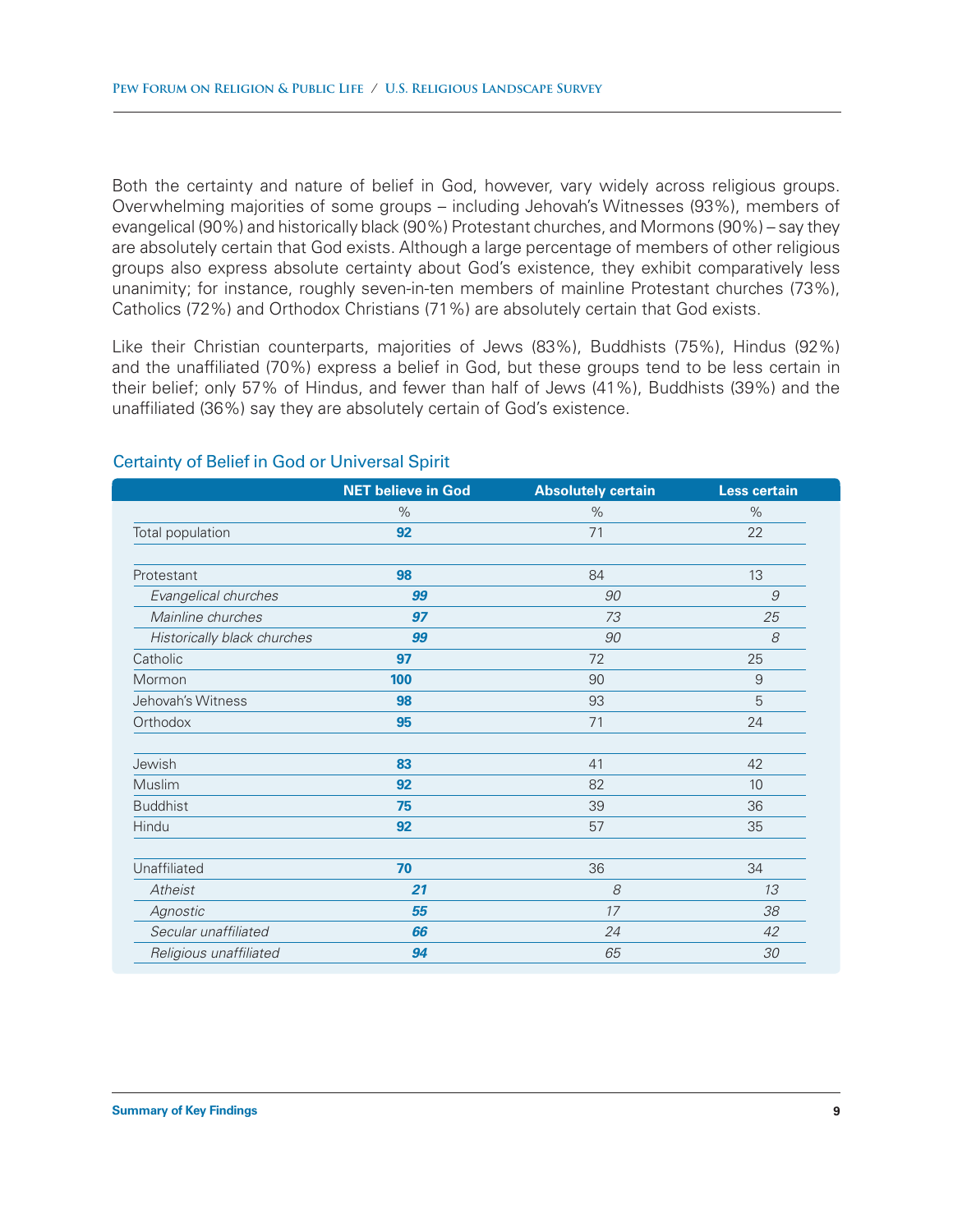A similar diversity is apparent when it comes to the nature of the beliefs about God that members of different religious groups hold. For instance, the vast majority of Mormons (91%), Jehovah's Witnesses (82%) and members of evangelical (79%) and historically black (71%) Protestant churches say they view God as a person with whom they can have a relationship. Smaller majorities of members of mainline Protestant churches (62%) and Catholics (60%) also hold this view. By contrast, a majority of Hindus (53%), along with half of Jews (50%) and pluralities of Buddhists (45%) and the unaffiliated (35%), say they view God not as a person but rather as an impersonal force.

*Authority of Scripture and Tradition.* More than six-in-ten Americans (63%), including majorities of many religious traditions, view their religion's sacred texts as the word of God. This belief tends to be most common among Christians. More than eight-in-ten Jehovah's Witnesses (92%), Mormons (91%) and members of evangelical (88%) and historically black (84%) Protestant churches view the Bible as the word of God, as do majorities of Catholics (62%), mainline Protestants (61%) and Orthodox Christians (59%). Muslims, too, hold a high view of Scripture, with 86% viewing the Koran as the word of God. By contrast, Buddhists (67%), the unaffiliated (64%), Jews (53%) and Hindus (47%) are more likely to view the Scripture as the work of men than as the word of God.

While a large majority of Christians believe that the Bible is the word of God, the various Christian traditions are divided over whether or not the Bible should be interpreted literally, word for word. For example, a majority of members of historically black (62%) and evangelical (59%) Protestant churches say the Bible should be interpreted literally. By comparison, mainline Protestants, Catholics and Mormons are more likely to say the Bible, though the word of God, should not be interpreted literally.

A plurality of adults (44%) who are affiliated with a particular faith say their religion should preserve its traditional beliefs and practices. Roughly one-third (35%) say their religion should adjust to new circumstances, and one-eighth (12%) say their religion should adopt modern beliefs and practices. Majorities of Mormons, Jehovah's Witnesses and members of evangelical churches, along with nearly half of members of historically black churches, say their religion should preserve its traditional beliefs and practices. By contrast, majorities of members of mainline churches and Catholics, as well as Jews, Muslims, Buddhists and Hindus, favor adjusting to new circumstances or adopting modern beliefs and practices.

*Belief in an Afterlife.* Most Americans (74%) believe in life after death, with an equal number saying they believe in the existence of heaven as a place where people who have led good lives are eternally rewarded. Belief in the afterlife tends to be particularly common among the Christian traditions. But the survey also finds that roughly six-in-ten Buddhists (62%) believe in nirvana, the ultimate state transcending pain and desire in which individual consciousness ends, and about the same number of Hindus (61%) believe in reincarnation, that people will be reborn in this world again and again. By contrast, fewer than half of the unaffiliated (48%) and only about fourin-ten Jews (39%) say they believe in an afterlife.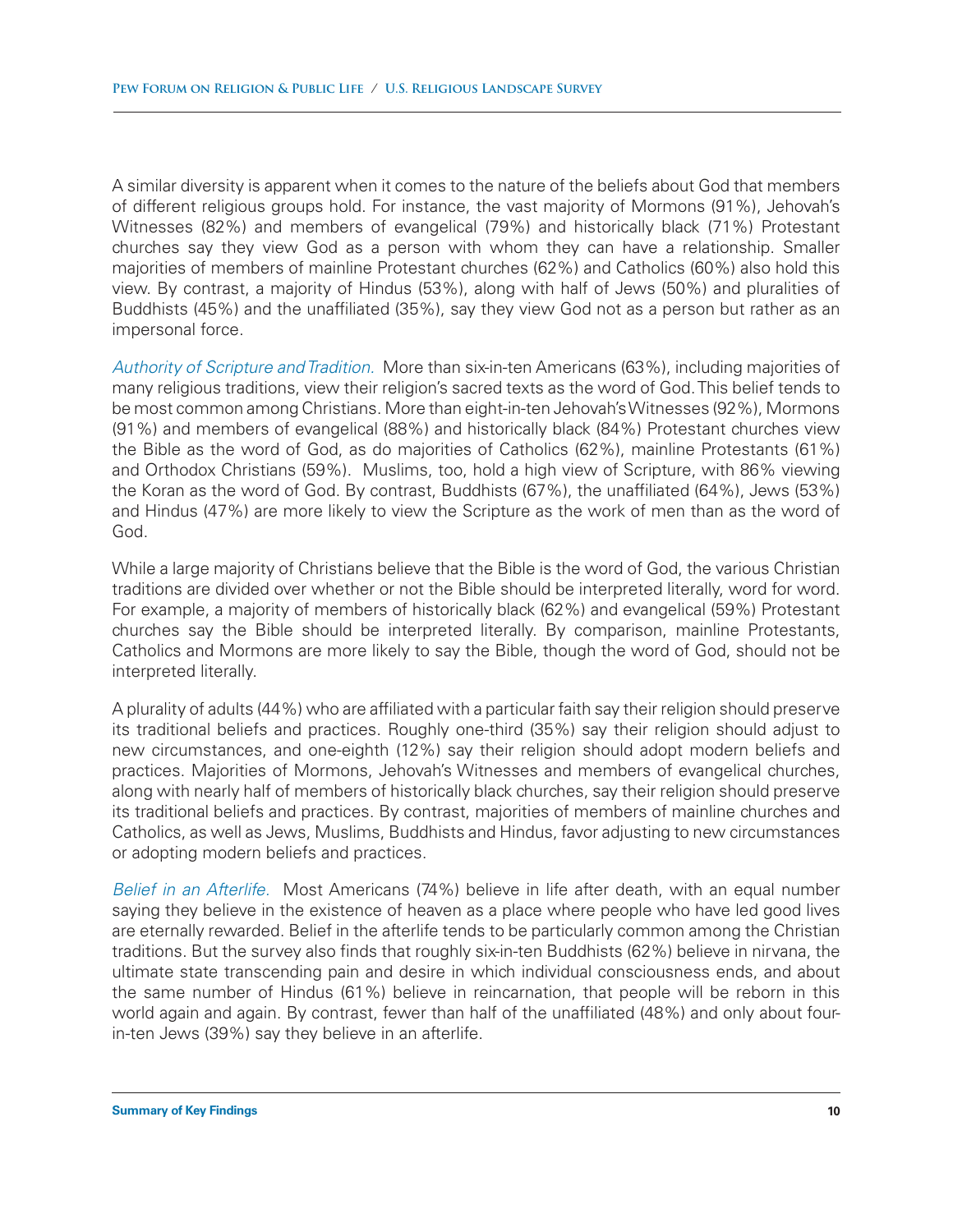Belief in hell, where people who have led bad lives and die without repenting are eternally punished, is less common than is belief in life after death or heaven, with about six-in-ten Americans (59%) expressing belief in hell. In every religious tradition, including all the Christian traditions, belief in hell is at least slightly less prevalent than belief in heaven. Belief in hell tends to be most common among members of the various Christian traditions, with relatively few Hindus (35%), Buddhists (26%), unaffiliated (30%) and Jews (22%) saying they believe in hell.

### Belief in Heaven and Hell

|                             | <b>Believe in</b> |             |
|-----------------------------|-------------------|-------------|
|                             | <b>Heaven</b>     | <b>Hell</b> |
|                             | $\%$              | $\%$        |
| Total population            | 74                | 59          |
| Protestant                  | 84                | 73          |
| Evangelical churches        | 86                | 82          |
| Mainline churches           | 77                | 56          |
| Historically black churches | 91                | 82          |
| Catholic                    | 82                | 60          |
| Mormon                      | 95                | 59          |
| Jehovah's Witness           | 46                | 9           |
| Orthodox                    | 74                | 56          |
| Jewish                      | 38                | 22          |
| Muslim                      | 85                | 80          |
| <b>Buddhist</b>             | 36                | 26          |
| Hindu                       | 51                | 35          |
| Unaffiliated                | 41                | 30          |
| Atheist                     | 12                | 10          |
| Agnostic                    | 18                | 12          |
| Secular unaffiliated        | 32                | 23          |
| Religious unaffiliated      | 68                | 51          |
|                             |                   |             |

*Belief in the Supernatural.* As with belief in life after death, belief in the supernatural is also quite common. Nearly eight-in-ten American adults (79%), for instance, agree that miracles still occur today as in ancient times. But here again, the intensity with which people hold these beliefs varies considerably across religious groups. For instance, eight-in-ten Mormons *completely* agree that miracles still occur today, as do large majorities of members of evangelical (61%) and historically black (58%) Protestant churches. Members of other religious groups, on the other hand, are less certain, with fewer than half saying they completely agree that miracles still occur today.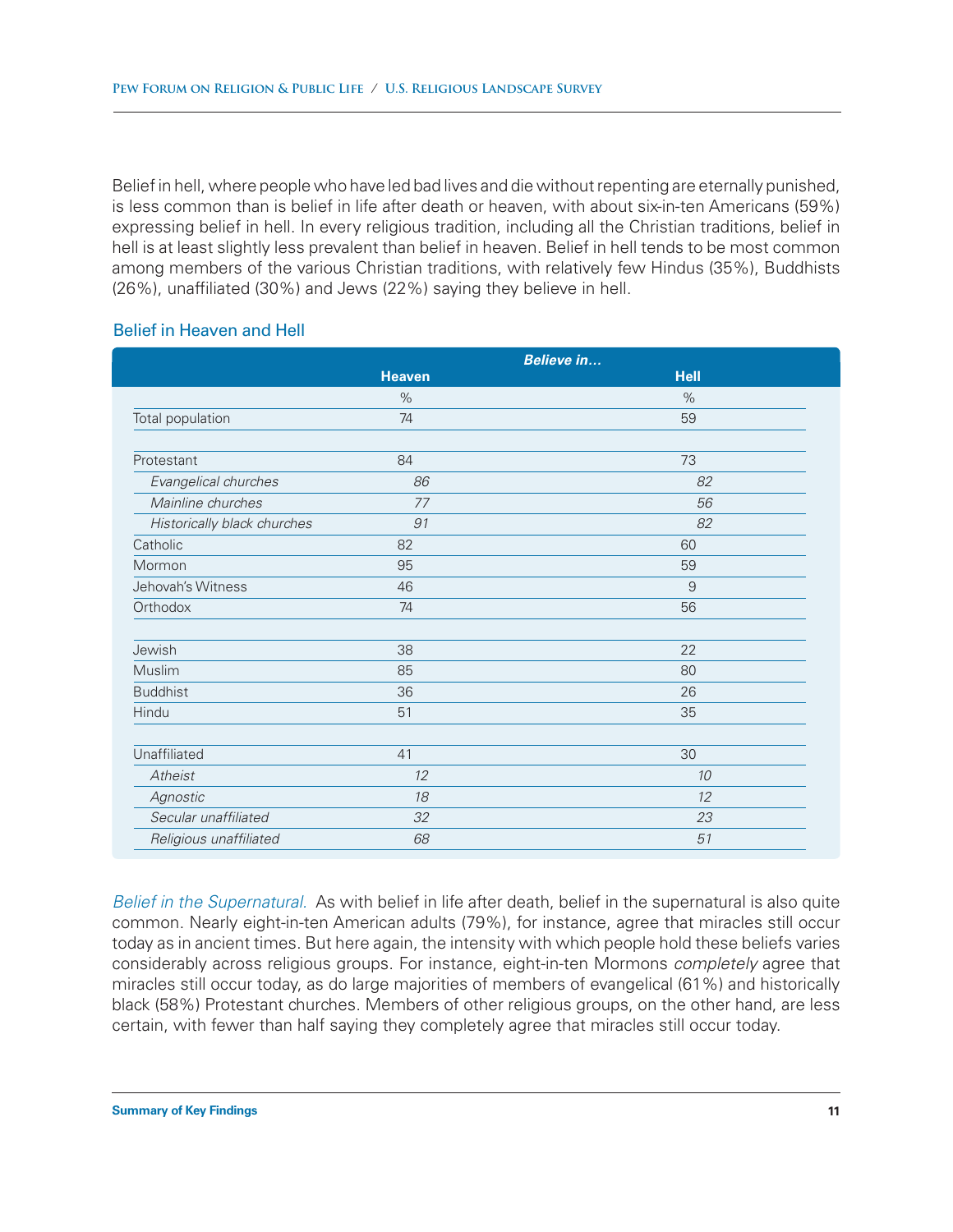Similar patterns exist with respect to beliefs about the existence of angels and demons. Nearly seven-in-ten Americans (68%) believe that angels and demons are active in the world. Majorities of Jehovah's Witnesses (78%), members of evangelical (61%) and historically black (59%) Protestant churches, and Mormons (59%) are *completely* convinced of the existence of angels and demons. In stark contrast, majorities of Jews (73%), Buddhists (56%), Hindus (55%) and the unaffiliated (54%) do not believe that angels and demons are active in the world.

## Great Diversity of Religious Practices As Well

The great diversity of religion in the U.S. is also reflected in religious practices. For instance, most Americans (54%) say they attend religious services fairly regularly (at least once or twice per month), with about four-in-ten (39%) saying they attend worship services every week. Frequent church attendance is particularly common among Jehovah's Witnesses (82% of whom attend church at least once a week), Mormons (75%) and members of historically black (59%) and evangelical (58%) Protestant churches. By comparison, attendance at religious services is a less common practice among Catholics (42% of whom say they attend church at least once a week) and members of mainline Protestant churches (34%). Even smaller numbers of Hindus (24%), Buddhists (17%), Jews (16%) and the unaffiliated (5%) say they attend religious services at least once a week.

The Landscape Survey reveals similar patterns in congregational involvement outside of worship services. Majorities of Mormons (77%), Jehovah's Witnesses (76%) and members of historically black (60%) and evangelical (54%) Protestant churches, for example, participate at least once or twice a month in congregational activities such as musical programs, volunteering, working with children or social activities. Members of these religious traditions also tend to be most likely to participate regularly in prayer groups, Scripture study groups or religious education programs. Catholics and members of mainline Protestant churches, by comparison, tend to be less connected to their congregations in these ways, as are Jews, Buddhists and Hindus.

*Private Devotional Activities.* Americans also engage in a wide variety of private devotional activities. Nearly six-in-ten (58%), for instance, say they pray every day, with majorities of most religious traditions saying they pray daily. Daily prayer is most common among Jehovah's Witnesses (89%), Mormons (82%) and members of historically black (80%) and evangelical (78%) Protestant churches. A smaller number of Catholics and members of mainline Protestant churches, though still a majority (58% and 53%, respectively), say they pray daily. By contrast, only 45% of Buddhists, 26% of Jews and 22% of the unaffiliated say they pray daily. Roughly six-in-ten Hindus (62%) say they pray at a shrine or other religious symbol in their home at least once a week, as do one-third of Buddhists (33%).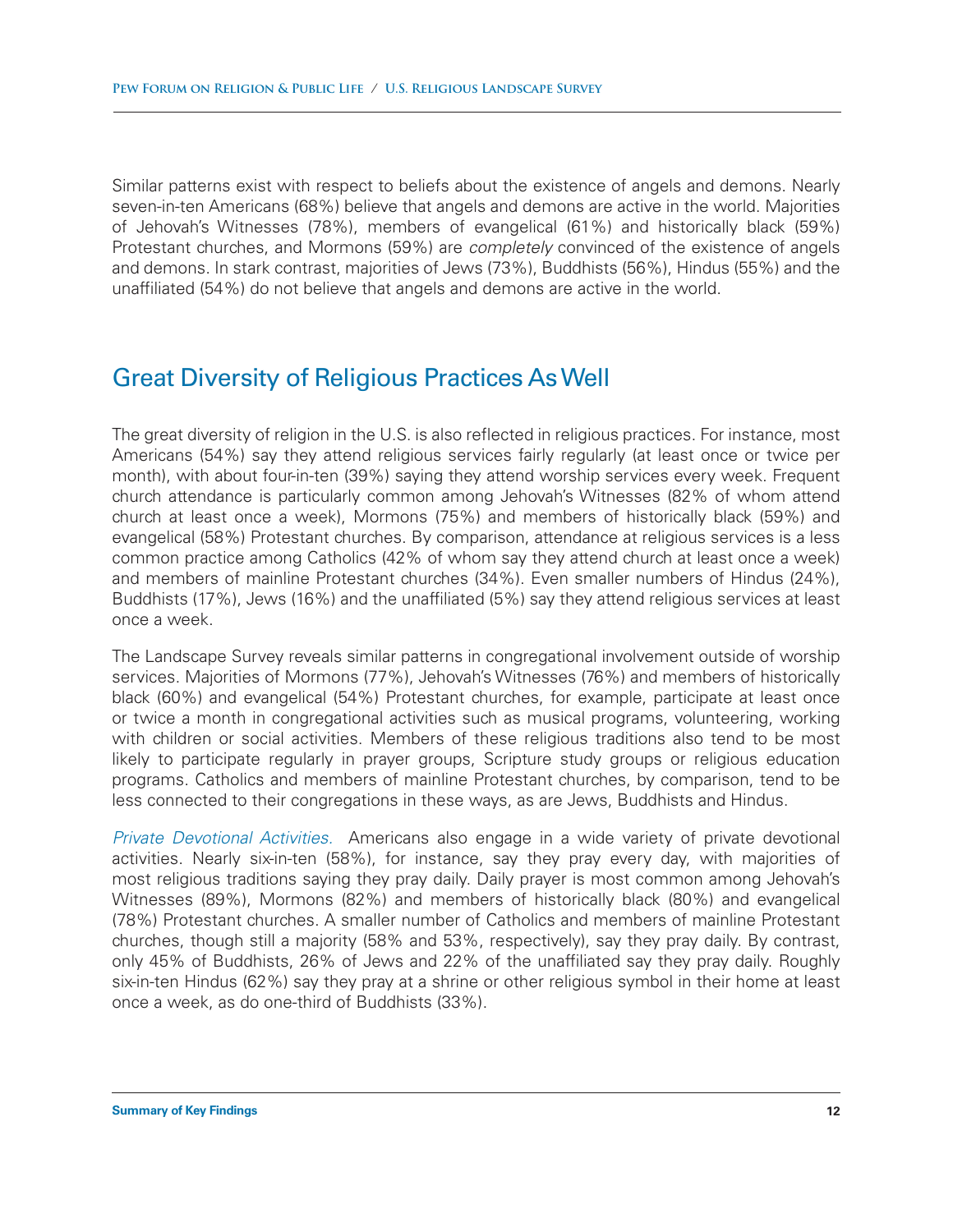Meditation is a less common practice than is prayer, with four-in-ten adults (39%) saying they meditate at least once a week, compared with three-quarters of Americans who say they pray at least once a week. But meditation is a regular practice among most Buddhists (61% meditate at least once a week) and is also practiced on a weekly basis by majorities of Jehovah's Witnesses (72%), Mormons (56%) and members of historically black churches (55%). Fewer members of other religious traditions meditate on a weekly basis, including just 26% of the unaffiliated and 23% of Jews.

### Prayer and Meditation

|                             | Pray at least weekly* | <b>Meditate at least weekly**</b> |
|-----------------------------|-----------------------|-----------------------------------|
|                             | $\%$                  | %                                 |
| Total population            | 75                    | 39                                |
| Protestant                  | 86                    | 44                                |
| Evangelical churches        | 92                    | 46                                |
| Mainline churches           | 76                    | 35                                |
| Historically black churches | 92                    | 55                                |
| Catholic                    | 79                    | 36                                |
| Mormon                      | 92                    | 56                                |
| Jehovah's Witness           | 95                    | 72                                |
| Orthodox                    | 77                    | 32                                |
| Jewish                      | 44                    | 23                                |
| Muslim                      | 82                    | 46                                |
| <b>Buddhist</b>             | 58                    | 61                                |
| Hindu                       | 76                    | 44                                |
| Unaffiliated                | 35                    | 26                                |
| Atheist                     | 10                    | 18                                |
| Agnostic                    | 18                    | 25                                |
| Secular unaffiliated        | 19                    | 22                                |
| Religious unaffiliated      | 65                    | 34                                |

\*Question: People practice their religion in different ways. Outside of attending religious services, do you pray several times a day, once a day, a few times a week, once a week, a few times a month, seldom, or never?

\*\*Question: Please tell me how often you do each of the following. First, how often do you [INSERT] – would you say at least once a week, once or twice a month, several times a year, seldom, or never? And how often do you [INSERT NEXT ITEM]?

(c) Meditate.

*Receiving Answers to Prayers.* A significant minority of Americans say their prayers result in definite and specific answers from God at least once a month (31%), with nearly one-in-five adults (19%) saying they receive direct answers to specific prayer requests at least once a week. More than half of Mormons (54%) say they receive responses to prayer at least once or twice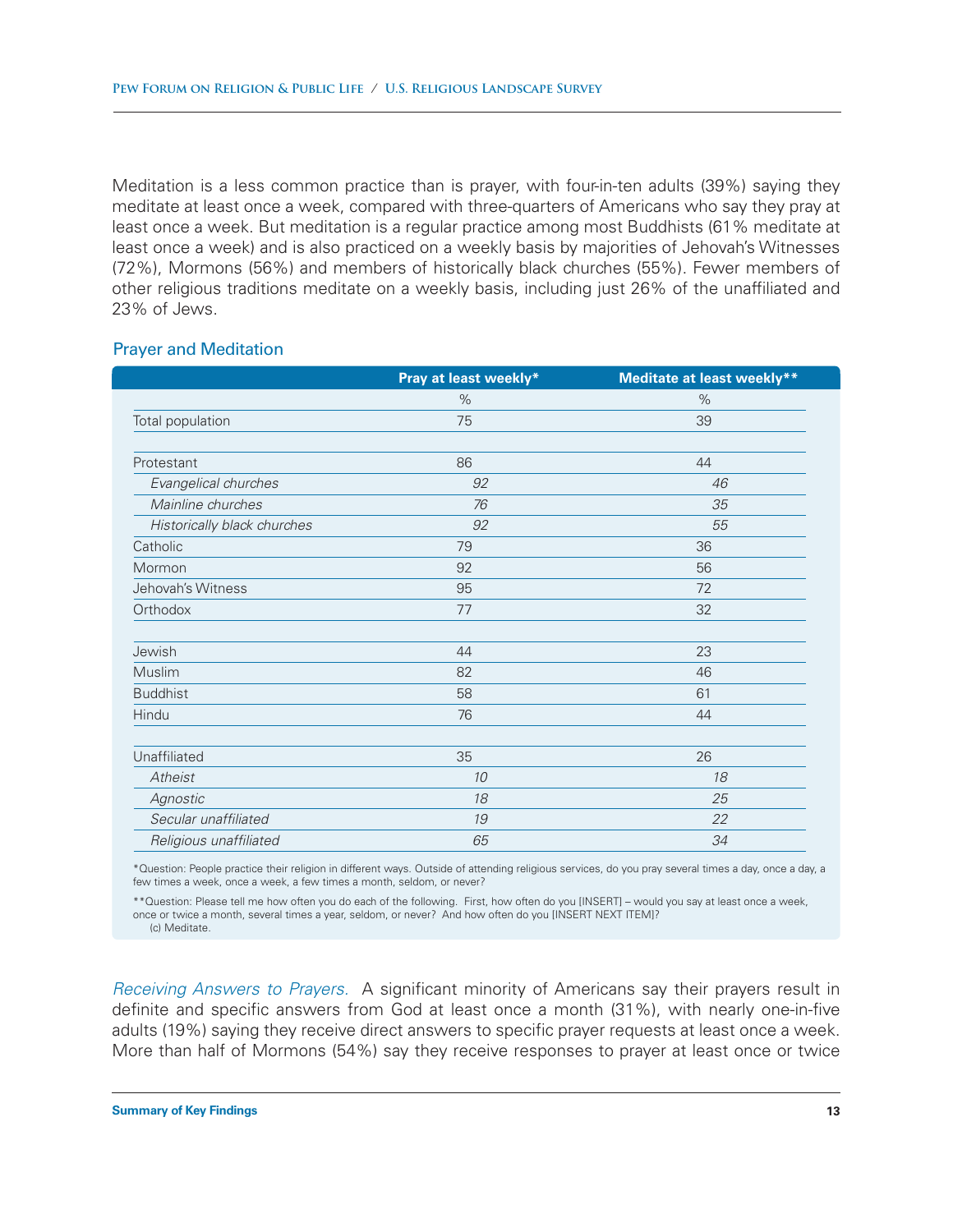a month, as do half or nearly half of members of historically black churches (50%), Jehovah's Witnesses (49%) and members of evangelical Protestant churches (46%). These are largely the same groups – Jehovah's Witnesses are the exception – that also are most likely to say they have experienced or witnessed a divine healing of an illness or injury. By contrast, members of most other religious traditions tend to be less likely to report familiarity with this kind of direct interaction with the divine.

*Religious Practices with Children.* Most parents in the U.S. report engaging in a variety of religious activities with their children. More than six-in-ten parents (63%) with children at home, for instance, say they pray or read Scripture with their children, while nearly as many (60%) send their children to religious education programs. Mormons and members of historically black and evangelical churches stand out as particularly likely to pursue these activities with their children, though many parents in other religious groups also engage in these activities. Two-thirds of Hindus, for instance, pray or read Scripture with their children, and roughly six-in-ten members of mainline churches (62%), Jews (56%) and Orthodox Christians (58%) send their children to religious education programs. Far fewer parents (15%) choose either to send their children to religious schools instead of public schools or to home school them. Interestingly, though, this practice is most common among Jews (27%) and Orthodox Christians (30%), two groups that do not tend to stand out for high levels of religious involvement on many other measures.

*Sharing Faith With Others.* About one-in-three affiliated adults (36%) say they share their faith with others at least once a month. Nearly half (47%) say they seldom or never share their faith or views on God with people from other religious backgrounds, and an additional 14% say this is something they do only once or twice a year. Here again, however, certain groups stand out for the emphasis they place on sharing their faith. More than eight-in-ten Jehovah's Witnesses (84%) share their faith with others every month, as do 55% of members of historically black churches, 52% of members of evangelical churches and 47% of Mormons. This practice is less common among most other religious traditions.

### Religion, Moral Values and Modern Society

More than three-quarters of American adults (78%) believe there are absolute standards of right and wrong, with a majority (52%) saying they rely primarily on practical experience and common sense for guidance regarding right and wrong. Far fewer say they rely mainly on their religious beliefs (29%), and fewer still say they rely on philosophy and reason (9%) or scientific information (5%). Only among Jehovah's Witnesses (73%), Mormons (58%) and members of evangelical churches (52%) do majorities say they rely primarily on their religion for guidance about right and wrong.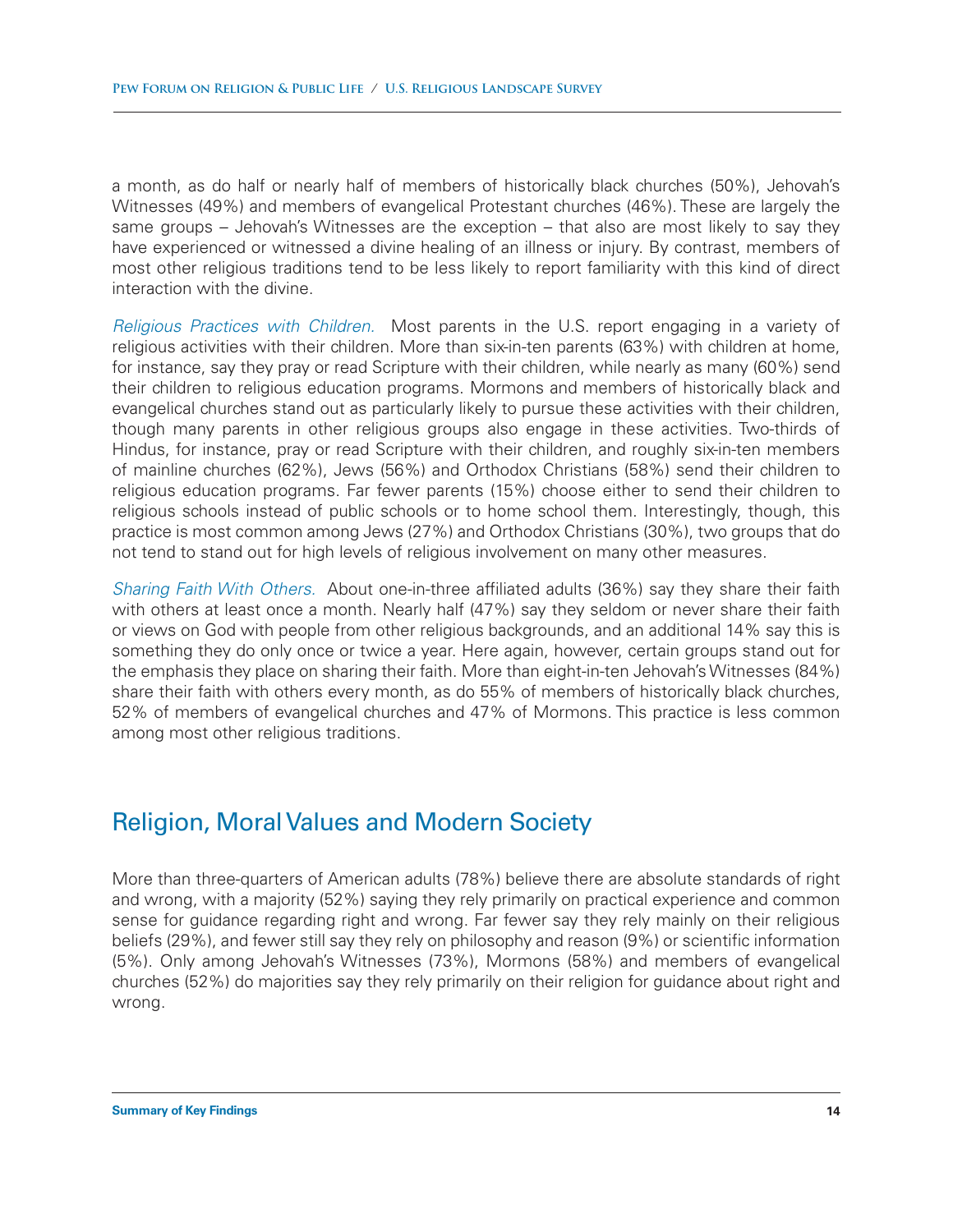*Religion and Society.* A solid majority of Americans (62%) reject the idea that religion causes more problems in society than it solves. This figure includes majorities of most Christian traditions and more than two-thirds of Muslims (68%). In contrast, nearly half of Jews (49%) and more than half of Buddhists (56%), Hindus (57%) and the unaffiliated (59%) say religion causes more problems than it solves. Indeed, more than three-quarters of atheists (77%) believe religion causes more problems than it solves, with nearly half (49%) of atheists *completely* agreeing with this statement.

Although a majority of Americans (54%) who have a particular religious affiliation say they do not see a conflict between being a devout person and living in a modern society, a substantial minority across nearly all religious traditions believe that such a tension exists. This view is particularly prevalent among Jehovah's Witnesses (59% say there is a conflict between being devout and living in a modern society) as well as members of evangelical and historically black Protestant churches, among whom 49% and 46%, respectively, share this view. Overall, those who attend religious services at least once a week (44%) or who say religion is very important in their lives (44%) are more likely to say there is a conflict than those who attend worship services less often (35%) or who say religion is less important in their lives (31%).

Interestingly, a substantial number of adults who are not affiliated with a religion also sense that there is a conflict between religion and modern society – except for them the conflict involves being non-religious in a society where most people *are* religious. For instance, more than four-inten atheists and agnostics (44% and 41%, respectively) believe that such a tension exists.

*Religion and Popular Culture.* Many Americans also see a conflict between their values and popular culture, as is evident in people's views of Hollywood and the entertainment industry. Although a majority of adults (56%) reject the idea that Hollywood poses a threat to their values, a significant minority (42%) perceives such a threat. Among adults who are affiliated with a particular religious tradition, nearly half (45%) say Hollywood threatens their values. Concern with the values of the entertainment industry is particularly high among Mormons (67%), Jehovah's Witnesses (54%) and members of evangelical Protestant churches (53%). The level of concern tends to be strongest among the most religiously active adults, as measured by such factors as frequency of prayer and attendance at worship services.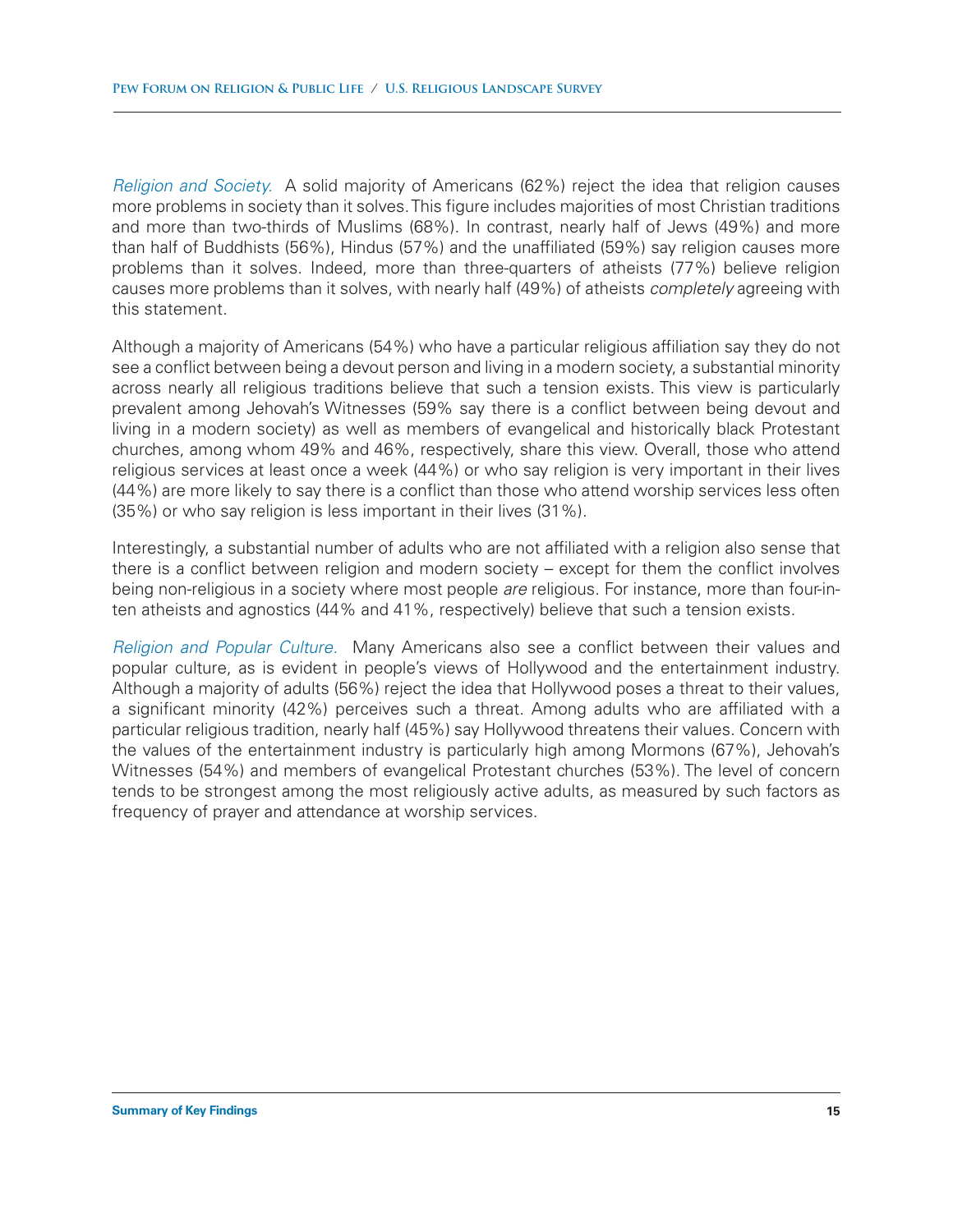### Tensions Between Religion and Modernity

|                             | $%$ who                                                    |                                                  |  |
|-----------------------------|------------------------------------------------------------|--------------------------------------------------|--|
|                             | <b>See conflict between</b><br>religion and modern society | <b>Say values are</b><br>threatened by Hollywood |  |
|                             | $\%$                                                       | $\%$                                             |  |
| Total                       | $40*$                                                      | 42                                               |  |
|                             |                                                            |                                                  |  |
| Protestant                  | 43                                                         | 46                                               |  |
| Evangelical churches        | 49                                                         | 53                                               |  |
| Mainline churches           | 32                                                         | 41                                               |  |
| Historically black churches | 46                                                         | 35                                               |  |
| Catholic                    | 34                                                         | 43                                               |  |
| Mormon                      | 36                                                         | 67                                               |  |
| Jehovah's Witness           | 59                                                         | 54                                               |  |
| Orthodox                    | 35                                                         | 42                                               |  |
| Jewish                      | 29                                                         | 25                                               |  |
| Muslim                      | $32**$                                                     | 41                                               |  |
| <b>Buddhist</b>             | 30                                                         | 31                                               |  |
| Hindu                       | 31                                                         | 39                                               |  |
| Unaffiliated                | $34***$                                                    | 28                                               |  |
| Atheist                     | 44                                                         | 19                                               |  |
| Agnostic                    | 41                                                         | 21                                               |  |
| Secular unaffiliated        | 28                                                         | 27                                               |  |
| Religious unaffiliated      | 34                                                         | 35                                               |  |

\*Based on those who are affiliated with a particular religion.

\*\*From "Muslim Americans: Middle Class and Mostly Mainstream," Pew Research Center, 2007.

\*\*\*Those who are affiliated with a particular religion were asked whether there is a "conflict between being a devout religious person and living in a modern society," while the unaffiliated (including atheists, agnostics, the secular unaffiliated and the religious unaffiliated) were asked whether there is a "conflict between being a non-religious person and living in a society where most people are religious."

*Personal Satisfaction.* A majority of Americans (59%) are very satisfied with their personal lives. Those who are affiliated with a religious tradition are somewhat more satisfied with their lives than those who are not (60% to 54%). And people who attend worship services at least once a week report higher levels of satisfaction with their personal lives (65%) compared with those who attend religious services less often (55%).

Despite their overall feelings of satisfaction with their personal lives, and even higher levels of satisfaction with their family lives, only about a quarter of U.S. adults (27%) say they are satisfied with the way things are going in the country (as of the summer of 2007 when the survey was conducted). Members of historically black churches (17%) and Jehovah's Witnesses (10%) are among the least satisfied with the overall direction of the country. The Landscape Survey also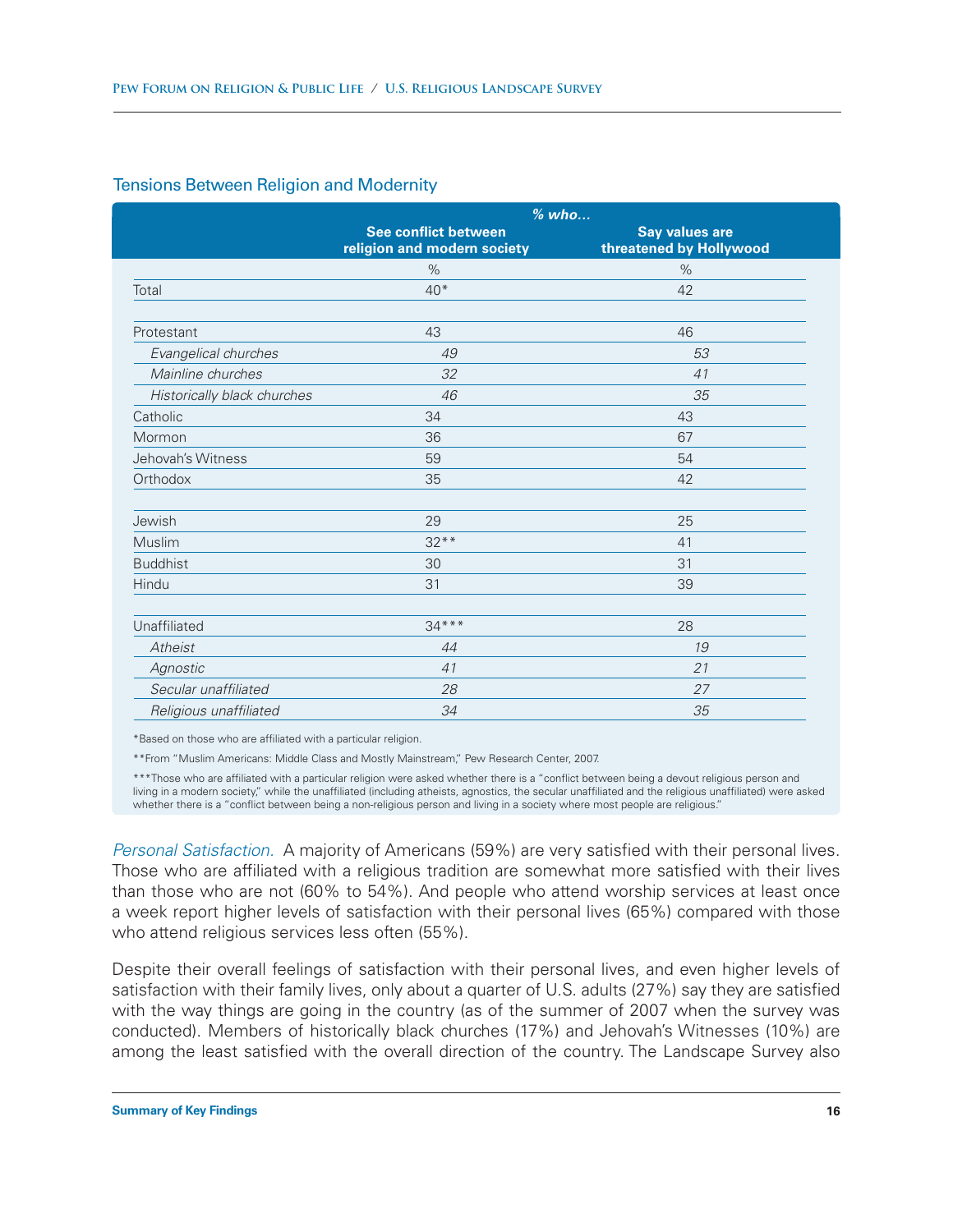finds that about one-quarter of the public (27%) is satisfied with the way the political system is working. No more than a third of any religious group expresses overall satisfaction with the way the political system is working, with the exception of Mormons (36% of whom are very or somewhat satisfied).

### Religion Helps Shape Political Views

Relatively few adults (14%) cite their religious beliefs as the main influence on their political thinking – about the same number as cite their education as being most important (13%). Far more cite their personal experience (34%) as being most important in shaping their political views. An additional 19% identify what they see or read in the media as the most important influence in shaping their political views.

But despite Americans' general reliance on practical experience in shaping their political thinking, the Landscape Survey confirms that there are strong links between Americans' views on political issues and their religious affiliation, beliefs and practices. In fact, religion may be playing a more powerful, albeit indirect, role in shaping people's thinking than most Americans recognize.

### *Affiliation Helps Shape Views*

When it comes to religious affiliation and basic political outlook, for instance, Mormons and members of evangelical churches are much more likely than other religious groups to describe their political ideology as conservative. Not surprisingly given these ideological leanings, Mormons and members of evangelical churches are also by far the most Republican religious groups in the population; roughly two-thirds of Mormons and half of members of evangelical churches describe themselves as Republican or leaning toward the Republican Party.

At the other end of the political spectrum, Jews, Buddhists, Hindus and the unaffiliated are much more likely than members of most other religious groups to describe their political beliefs as liberal. When it comes to partisanship, more than three-quarters of members of historically black churches favor the Democratic Party, as do two-thirds of Jews and Buddhists and majorities of Muslims (63%), Hindus (63%) and the unaffiliated (55%).

The connection between religious affiliation and politics appears to be especially strong when it comes to certain issues, particularly those that have been at the forefront of the "culture war" controversies of recent years. Some religious traditions, for instance, are overwhelmingly opposed to abortion; seven-in-ten Mormons and six-in-ten members of evangelical churches (61%) say abortion should be illegal in most or all circumstances. On the other side of the issue, six-in-ten members of mainline churches (62%) and seven-in-ten of the unaffiliated say abortion should be legal in most or all instances. A similar divide exists on the question of whether homosexuality is a way of life that should be discouraged or accepted by society.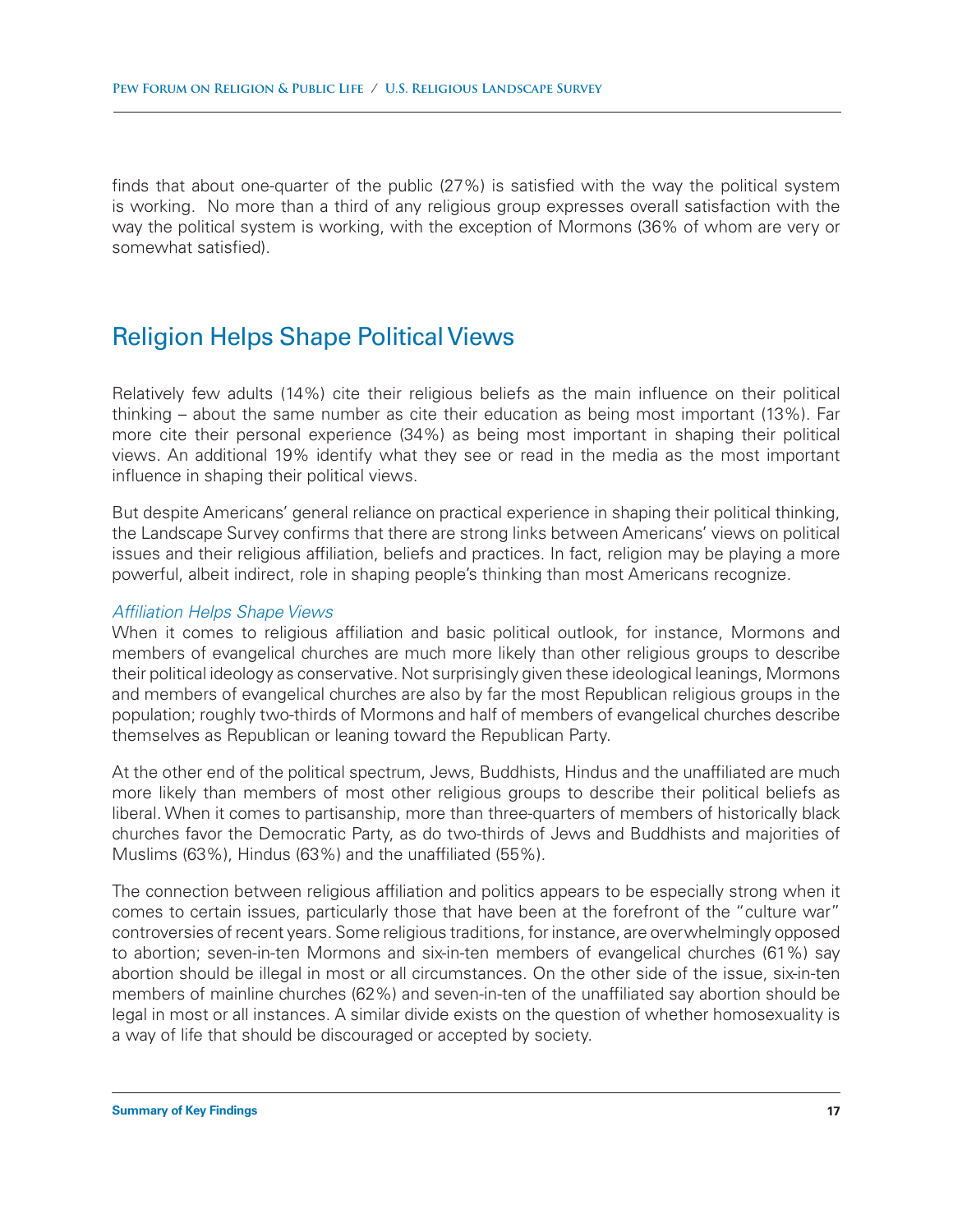### Religion and Views on Cultural Issues

|                                  | % who say that                                            |                                                                         |
|----------------------------------|-----------------------------------------------------------|-------------------------------------------------------------------------|
|                                  | <b>Abortion should be</b><br>illegal in all or most cases | Homosexuality is a way of life<br>that should be discouraged by society |
|                                  | $\%$                                                      | $\%$                                                                    |
| Total population                 | 43                                                        | 40                                                                      |
| Protestant                       | 49                                                        | 51                                                                      |
| Evangelical churches             | 61                                                        | 64                                                                      |
| Mainline churches                | 32                                                        | 34                                                                      |
| Historically black churches      | 46                                                        | 46                                                                      |
| Catholic                         | 45                                                        | 30                                                                      |
| Mormon                           | 70                                                        | 68                                                                      |
| Orthodox                         | 30                                                        | 37                                                                      |
| Jehovah's Witness                | 77                                                        | 76                                                                      |
| Jewish                           | 14                                                        | 15                                                                      |
| Muslim                           | 48                                                        | $61*$                                                                   |
| <b>Buddhist</b>                  | 13                                                        | 12                                                                      |
| Hindu                            | 24                                                        | 37                                                                      |
| Total affiliated with a religion | 46                                                        | 44                                                                      |
| Total unaffiliated               | 24                                                        | 20                                                                      |
| Atheist                          | 13                                                        | 14                                                                      |
| Agnostic                         | 14                                                        | 10                                                                      |
| Secular unaffiliated             | 19                                                        | 17                                                                      |
| Religious unaffiliated           | 36                                                        | 29                                                                      |

\*From "Muslim Americans: Middle Class and Mostly Mainstream," Pew Research Center, 2007.

But there are other political issues on which there is more agreement across religious traditions. On the question of government's role in providing aid to the needy, for instance, large majorities of most religious traditions agree that the government should do more to help needy Americans, even if it means going deeper into debt. A similar consensus exists across the board with respect to basic views on the environment, with majorities of most religious groups saying that stricter environmental laws and regulations are worth the cost. And majorities within most religious traditions say that diplomacy rather than military strength is the best way to ensure peace.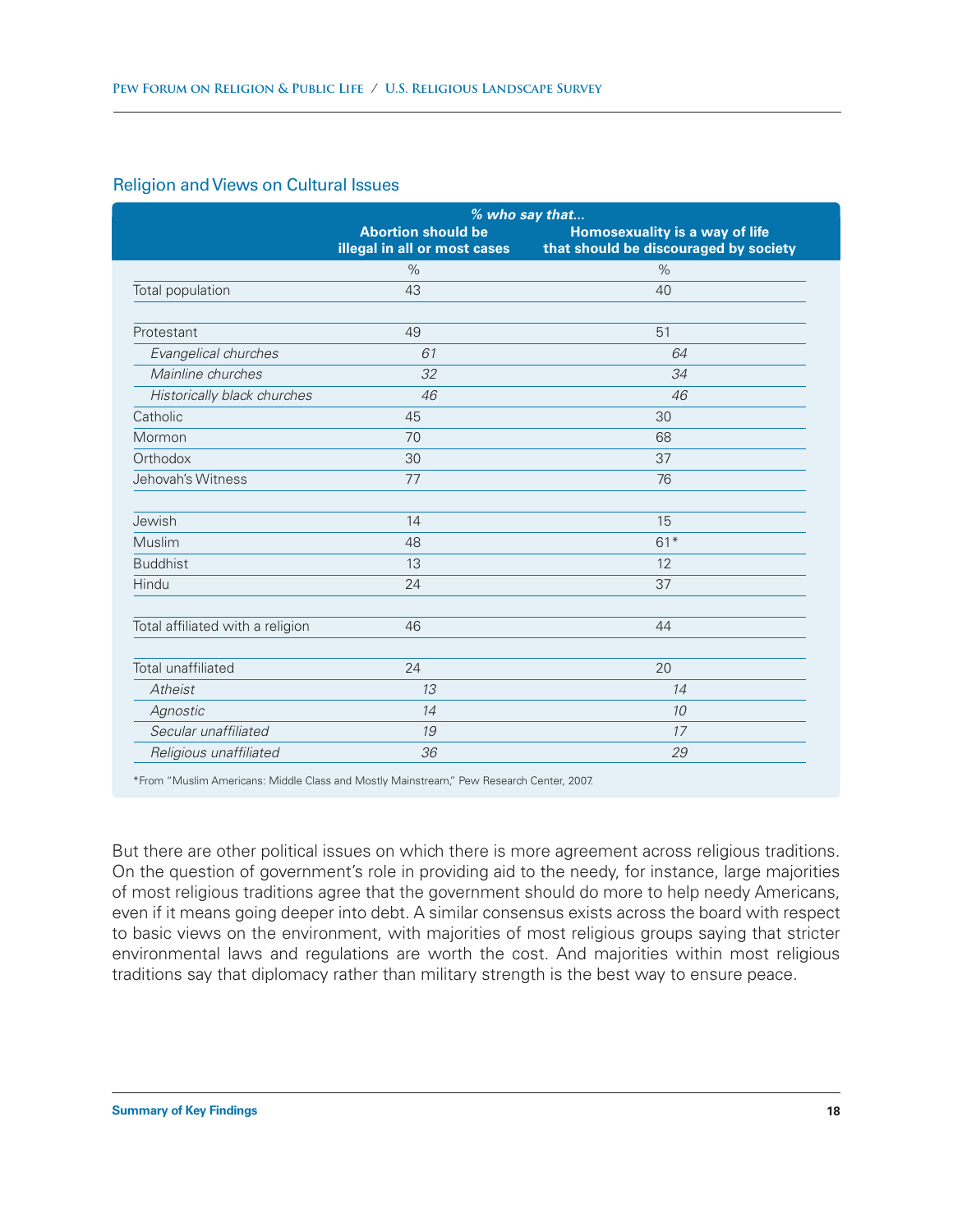#### *Religious Beliefs and Practices Also Help Shape Views*

The survey also confirms the connection that exists between religious intensity and social and political views. Across a variety of religious traditions, those who say that religion is very important in their lives, express a more certain belief in God, or pray or attend worship services more frequently tend to be much more conservative in their political outlook and more Republican in their party affiliation.

As with affiliation, the connection between religious engagement and political attitudes appears to be especially strong when it comes to social issues such as abortion and homosexuality. For instance, nearly three-in-four (73%) members of evangelical churches who attend church at least once a week say abortion should be illegal in most or all cases, compared with only 45% of members of evangelical churches who attend church less frequently. The survey finds a similar pattern among several religious traditions, including members of mainline and historically black Protestant churches, Catholics, Mormons, Orthodox Christians and Jews; the more active members of these traditions tend to be more likely to oppose legalized abortion compared with members of the same traditions who attend worship services less frequently. Views of whether homosexuality is a way of life that should be discouraged or accepted by society follow a similar pattern. But the survey also finds that views on other political issues, such as environmental regulations and the role of government, tend to vary less based on level of religious involvement.

### U.S. Remains Highly Religious, Though Some Secularization

The U.S. has largely avoided the secularizing trends that have reshaped the religious scene in recent decades in European and other economically developed nations – but not entirely. The Landscape Survey documents, for example, that the number of Americans who are not affiliated with a religion has grown significantly in recent decades, with the number of people who today say they are unaffiliated with a religious tradition (16% of U.S. adults) more than double the number who say they were not affiliated with a religion as children (7%).

It remains to be seen how this trend toward secularization will ultimately impact religion in the U.S. But what is clear is that religion remains a powerful force in the private and public lives of most Americans, a fact amply illustrated by the findings of the *U.S. Religious Landscape Survey* discussed in this report.